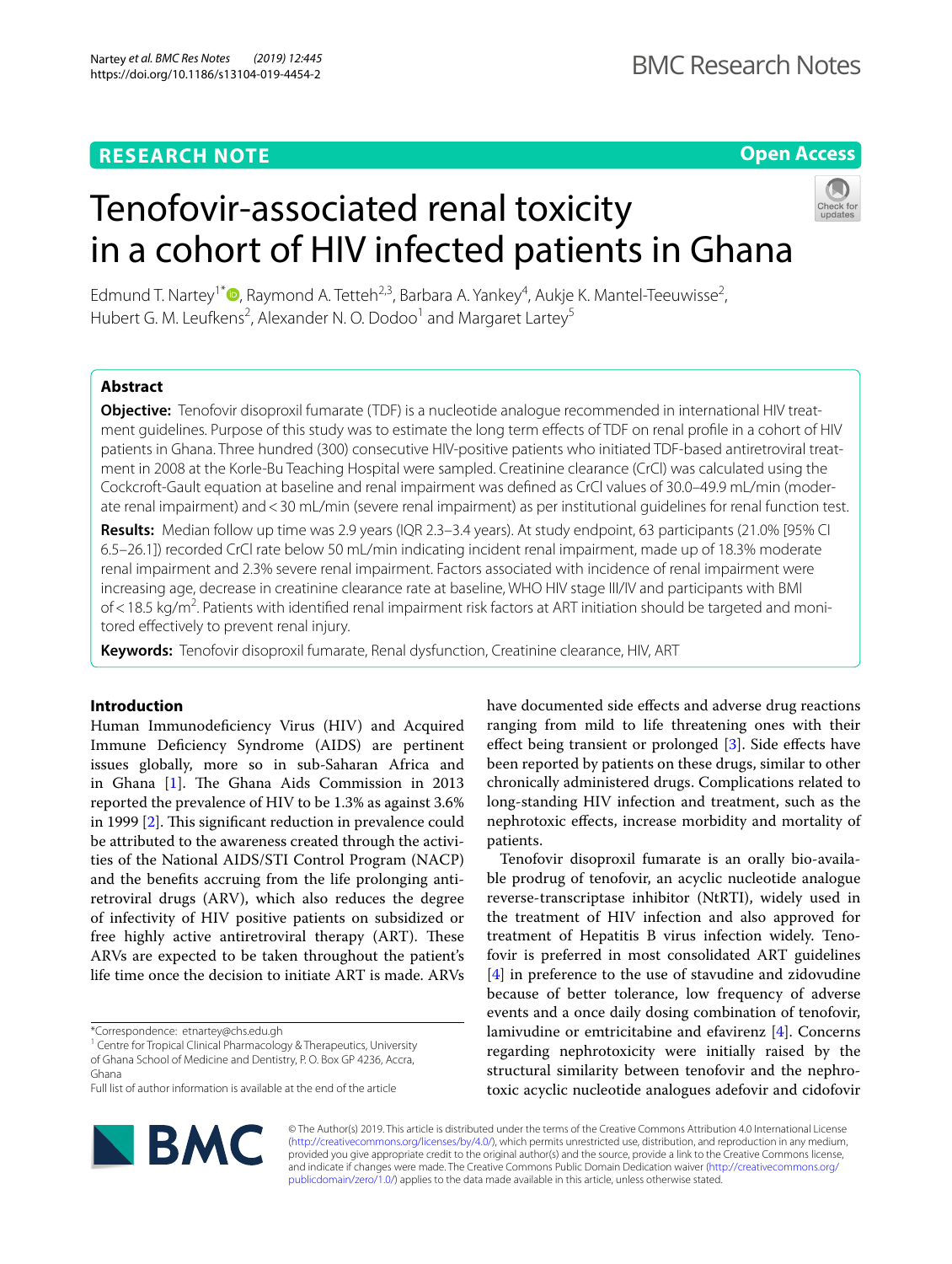[[5\]](#page-5-4). Although the incidence of TDF-related kidney dysfunction seems to be low in most settings, the efect of TDF on renal profle in patients starting ART with varying levels of renal function has not been studied previously in our setting. It is against this background that this research was undertaken to study changes in renal function over time in patients on tenofovir based antiretroviral regimen in our patient population at a tertiary hospital in Ghana. We investigated the incidence of renal impairment in HIV positive patients treated with TDF based regimen and identifed associated risk factors.

## **Main text**

## **Methods**

The Korle Bu Teaching Hospital is a public university tertiary hospital with 2000 beds in Accra, Ghana. The population for this study consisted of HIV positive patients captured in the database used in providing services to patients at the Fevers Unit which is linked to the pharmacy department where patients present for their medications. The study was limited to patients initiated on tenofovir-based regimen within the study period. We undertook a retrospective cohort study of 300 consecutive patients (with baseline creatinine clearance rate of  $\geq$  50 mL/min) who started tenofovir based regimen from January 2008 with study endpoint at December 2013. A clinical research form was used to collect data from patients' folders. This instrument was developed by the research team, piloted for reliability and validity. The data collection form was pre-tested on 20 folders to remove items not deemed necessary to the expected outcomes. Data of primary interest were demographics, serum creatinine and urea at baseline, weight, tenofovir based regimens, HIV serotyping and CD4 count at baseline. Other information of secondary interest included were co-morbidities and co-medications. Patients were followed up from the study start point of January 2008 until renal impairment, death, or 31st December 2013, whichever came frst. Absolute change in creatinine clearance (CrCl) using the Cockcroft-Gault equation was calculated at baseline and as per institutional guidelines for renal function test. Renal impairment was defned as a reduction in CrCl below 50 mL/min (moderate renal impairment) and below 30 mL/min (severe renal impairment). Descriptive and univariate analysis were conducted for demographic, clinical and laboratory characteristics established for the study. Patients' demography was described using mean $\pm$ standard deviation (SD) for continuous variables and percentages for categorical data. Statistical signifcance of diferences between any two groups was tested using appropriate parameters to compare and measure associations. Univariate analysis was done to identify risk factors associated with renal impairment (age, sex, BMI, WHO HIV stage, CD4, TDF regimen type) and reported as relative risk (RR) with 95% confdence interval (CI). A p-value of < 0.05 was considered signifcant.

### **Results**

A total of 300 patients with estimated baseline creatinine clearance of > 50 mL/min and initiating TDF containing ART were included in the study. Mean age of the study participants was  $39.2 \pm 11.1$  years and 71.7% ( $n=101$ ) were female (Table [1\)](#page-1-0). Baseline BMI of < 18.5  $\text{kg/m}^2$  (underweight) was present in 17.3%

<span id="page-1-0"></span>

|              | Table 1 Socio-demographic characteristics of study |  |  |
|--------------|----------------------------------------------------|--|--|
| participants |                                                    |  |  |

| <b>Characteristics</b>            | $N = 300$<br>n, % |
|-----------------------------------|-------------------|
| Age, mean $\pm$ SD, years         | $39.2 \pm 11.1$   |
| Gender                            |                   |
| Female                            | 215 (71.7)        |
| Male                              | 85 (28.3)         |
| Marital status                    |                   |
| Single                            | 104 (34.7)        |
| Married/cohabiting                | 163 (54.3)        |
| Divorced/separated/widowed        | 33 (11.0)         |
| Baseline BMI (kg/m <sup>2</sup> ) |                   |
| <18.5 (underweight)               | 52 (17.3)         |
| $18.5 - 24.9$                     | 194 (64.7)        |
| $\geq$ 25.0                       | 54 (18.0)         |
| <b>Educational status</b>         |                   |
| None                              | 45 (15.0)         |
| Primary/basic                     | 136 (45.3)        |
| Secondary                         | 83 (27.7)         |
| Tertiary                          | 36 (12.0)         |
| Occupation                        |                   |
| Unemployed                        | 33 (11.0)         |
| Self-employed                     | 200 (66.7)        |
| Public/private employment         | 67 (22.3)         |
| Smoking of tobacco                |                   |
| Yes                               | 11(3.7)           |
| No                                | 287 (96.37)       |
| Alcohol use                       |                   |
| Yes                               | 32 (10.7)         |
| No                                | 268 (89.3)        |
| Source of funding                 |                   |
| Self                              | 154 (51.3)        |
| Health insurance                  | 146 (48.7)        |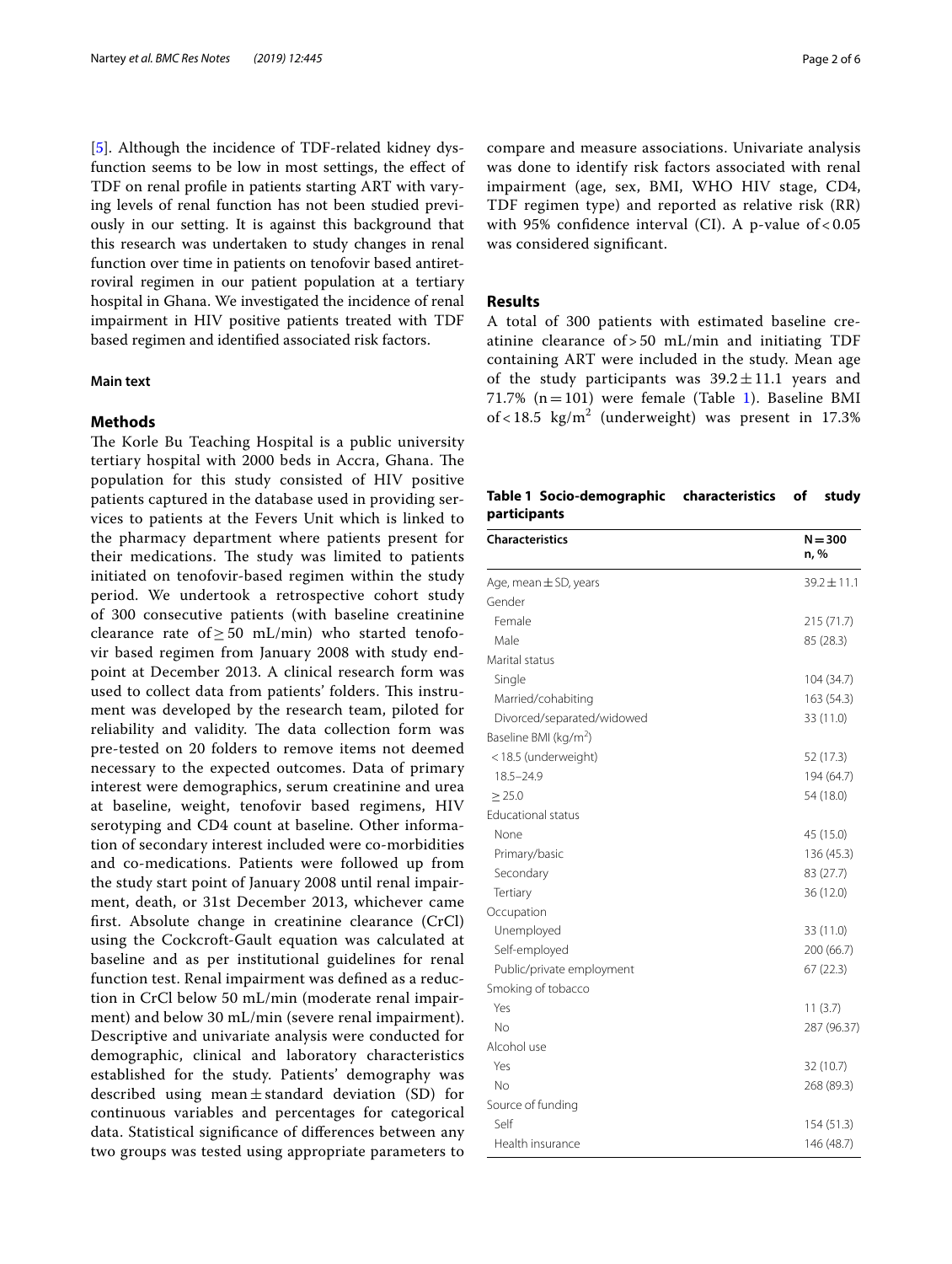$(n=52)$  of the study participants. The prevalence of smokers was 3.7% ( $n=11$ ) and 13.7% ( $n=41$ ) reported that they drank alcohol (Table [1\)](#page-1-0).

Table [2](#page-2-0) shows the clinical characteristics of the study participants. Majority of the study participants (97.0%, n=291) were administered TDF in combination with a Non-nucleoside Reverse Transcriptase Inhibitor (NNRTI), either efavirenz or nevirapine. Median creatinine clearance rate before initiation of TDF containing ART was 76.8 mL/min [Interquartile range (IQR)=58.3– 105.4] and median duration from initiation of TDF containing ART to study end-point or censoring was 2.9 years  $[IQR = 2.3-3.4]$ . The most frequent co-morbidities reported were pregnancy (7.3%), anaemia (3.3%) and tuberculosis (3.3%). A total of 40 (13.3%) study participants were on medication other than antiretrovirals and the most frequent co-medications were antibiotics (7.0%) and antihypertensive (4.3%). At study end-point, 63 study participants (21.0%; 95% CI 6.5–26.1) were classifed as having renal impairment with CrCl rate  $<$  50.0 mL/min. Seven study participants (2.3%) were further classifed as having severe renal impairment with CrCl rate <30.0 mL/ min.

Table [3](#page-3-0) shows the factors associated with incident renal impairment. Age was associated with renal impairment such that for every 1 year increase in age, the risk of renal impairment increased by  $4\%$  (RR = 1.04 [95%] CI 1.03-1.06];  $p < 0.001$ ). Similarly, decreasing baseline creatinine clearance rate was associated with renal impairment, such that for every 1 mL/min decrease in baseline CrCl rate, the risk of incident renal impairment increased by 5% ( $RR = 1.05$  [95% CI 1.04–1.08]; p < 0.001) (Table [3](#page-3-0)). Patients with WHO HIV staging of either Stage III (RR = 3.78 [95% CI 1.42–10.06]; p < 0.001) or Stage IV (RR=3.42 [95% CI 1.16–10.09]; p<0.026) at initiation of TDF-containing ART, were at increased risk of incident renal impairment compared with patients of Stage I (Table [3](#page-3-0)).

## **Discussion**

We found that approximately 1 out of 5 patients on tenofovir based regimen from the Korle Bu Teaching Hospital HIV Clinical Care program experienced development of renal impairment over the 5 years period of this study. It is worth noting that of these about 2.3% developed severe renal impairment. Factors associated with the incidence of renal impairment were older age, lower CrCl at baseline, WHO HIV stages III and IV compared to those with stage I and baseline BMI below 18.5 kg/m<sup>2</sup> (underweight).

The Incidence of renal impairment after initiation of TDF based regimens is varied across studies [[6–](#page-5-5)[9](#page-5-6)],

#### <span id="page-2-0"></span>**Table 2 Clinical characteristics of study participants**

| <b>Characteristics</b>                                            | $N = 300$<br>n, %     |
|-------------------------------------------------------------------|-----------------------|
| Duration on TDF (study endpoint/censoring), median<br>(IQR) years | $2.9$ [ $2.3 - 3.4$ ] |
| Baseline CrCl rate, median (IQR), mL/min                          | 76.8 [58.3-105.4]     |
| WHO HIV stage                                                     |                       |
| Stage I                                                           | 52 (17.3)             |
| Stage II                                                          | 76 (25.3)             |
| Stage III                                                         | 134 (44.7)            |
| Stage IV                                                          | 38 (12.7)             |
| HIV type                                                          |                       |
| Type I                                                            | 284 (94.7)            |
| Type II                                                           | 16(5.3)               |
| ART regimen administered                                          |                       |
| NNRTI-based                                                       | 291 (97.0)            |
| PI-based                                                          | 9(3.0)                |
| Baseline $CD_4$ count (cells/mm <sup>3</sup> )                    |                       |
| < 150                                                             | 134 (44.7)            |
| 150-250                                                           | 58 (19.3)             |
| >250                                                              | 108 (36.0)            |
| Adverse event                                                     |                       |
| Present                                                           | 47 (15.7)             |
| Absent                                                            | 253 (84.3)            |
| Co-morbidities <sup>a</sup>                                       |                       |
| None                                                              | 220 (68.0)            |
| Pregnancy                                                         | 22 (7.3)              |
| Anaemia                                                           | 10(3.3)               |
| Tuberculosis                                                      | 10(3.3)               |
| Hypertension                                                      | 9(3.0)                |
| Malaria                                                           | 9(3.0)                |
| Pneumonia                                                         | 8(2.7)                |
| Hepatitis                                                         | 7(2.3)                |
| Cerebral toxoplasmosis                                            | 6(2.0)                |
| Urinary tract infection                                           | 5(1.7)                |
| Asthma                                                            | 2(0.7)                |
| Diabetes                                                          | 2(0.7)                |
| Achalasia                                                         | 1(0.3)                |
| Deep vein thrombosis                                              | 1(0.3)                |
| Gouty arthritis                                                   | 1(0.3)                |
| Psychosis                                                         | 1(0.3)                |
| Co-medication <sup>a</sup>                                        |                       |
| None                                                              | 260 (86.7)            |
| Antibiotic                                                        | 21(7.0)               |
| Antihypertensive                                                  | 13(4.3)               |
| Haematinic                                                        | 5(1.7)                |
| Antiallergic                                                      | 3(1.0)                |
| Anticoagulant<br>Antidiabetic                                     | 2(0.7)                |
|                                                                   | 2(0.7)                |
| Antigout                                                          | 1(0.3)                |

ART: Antiretroviral therapy; CrCl: creatinine clearance rate; NNRTI: non-

nucleoside reverse transcriptase inhibitor; PI: protease inhibitor; TDF: tenofovir

<sup>a</sup> % May not add up to 100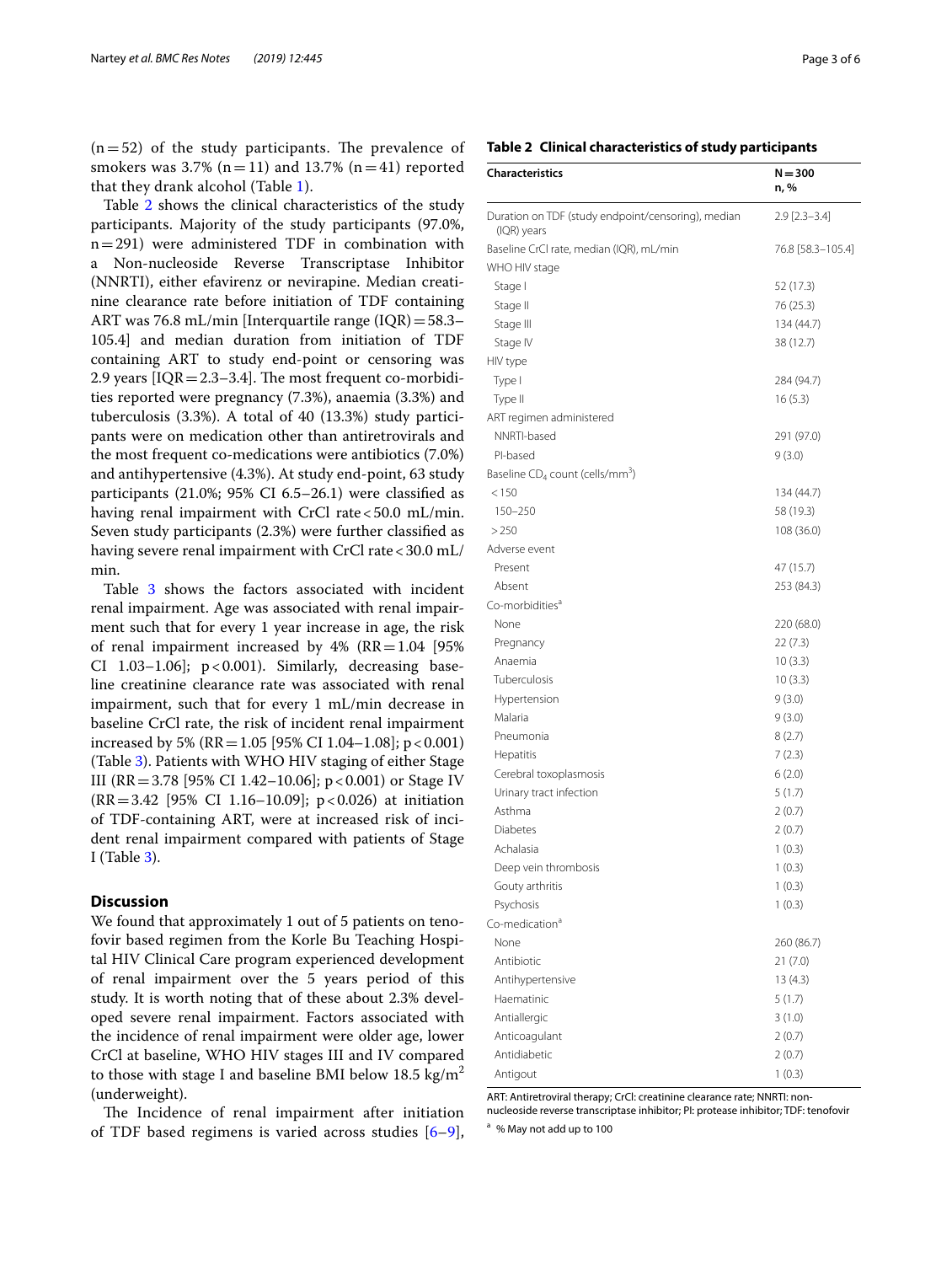| Characteristic                                 | <b>Renal impairment</b><br>$N = 63$<br>n, % | No renal impairment<br>$N = 237$<br>n, % | Relative risk [95% CI] | p-value |
|------------------------------------------------|---------------------------------------------|------------------------------------------|------------------------|---------|
| Age, mean $\pm$ SD, years                      | $45.3 \pm 12.15$                            | $37.6 \pm 10.3$                          | 1.04 [1.03-1.06]       | < 0.001 |
| Baseline CrCl rate, median (IQR),<br>mL/min    | 55.7 [52.4-66.1]                            | 85.7 [66.9-113.2]                        | 0.95 [0.93-0.96]       | < 0.001 |
| Gender                                         |                                             |                                          |                        |         |
| Male                                           | 18 (28.6)                                   | 67(28.3)                                 | 1.01 [0.62-1.64]       | 0.962   |
| Female                                         | 45 (71.4)                                   | 170(71.7)                                | 1.00                   |         |
| Smoke tobacco                                  |                                             |                                          |                        |         |
| Yes                                            | 2(3.2)                                      | 9(3.8)                                   | $0.86$ [0.24-3.06]     | 0.810   |
| No                                             | 61 (96.8)                                   | 226 (96.2)                               | 1.00                   |         |
| Alcohol use                                    |                                             |                                          |                        |         |
| Yes                                            | 4(6.4)                                      | 28 (11.8)                                | $0.57$ [0.22-1.46]     | 0.240   |
| No                                             | 59 (93.6)                                   | 209 (88.2)                               | 1.00                   |         |
| WHO HIV stage                                  |                                             |                                          |                        |         |
| Stage IV                                       | 4(6.3)                                      | 48 (20.2)                                | 3.42 [1.16-10.09]      | 0.026   |
| Stage III                                      | 10 (15.9)                                   | 66 (27.9)                                | 3.78 [1.42-10.06]      | 0.008   |
| Stage II                                       | 39 (61.9)                                   | 95 (40.1)                                | 1.71 [0.57-5.16]       | 0.341   |
| Stage I                                        | 10 (15.9)                                   | 28 (11.8)                                | 1.00                   |         |
| HIV type                                       |                                             |                                          |                        |         |
| Type II                                        | 2(3.2)                                      | 14(5.9)                                  | $0.58$ [0.16-2.17]     | 0.420   |
| Type I                                         | 61 (96.8)                                   | 223 (94.1)                               | 1.00                   |         |
| ART regimen administered                       |                                             |                                          |                        |         |
| PI-based                                       | 2(3.2)                                      | 7(3.0)                                   | $1.06$ [0.31-3.67]     | 0.927   |
| NNRTI-based                                    | 61 (96.8)                                   | 230 (97.0)                               | 1.00                   |         |
| Baseline $CD_4$ count (cells/mm <sup>3</sup> ) |                                             |                                          |                        |         |
| < 150                                          | 30(47.6)                                    | 104 (43.9)                               | 1.42 [0.83-2.44]       | 0.200   |
| 150-250                                        | 16(25.4)                                    | 42 (17.7)                                | 1.75 [0.96-3.20]       | 0.068   |
| >250                                           | 17(27.0)                                    | 91 (38.4)                                | 1.00                   |         |
| Presence of co-morbidity                       |                                             |                                          |                        |         |
| Yes                                            | 20 (31.7)                                   | 60 (25.3)                                | 1.28 [0.80-2.04]       | 0.299   |
| No                                             | 43 (68.3)                                   | 177(74.7)                                | 1.00                   |         |
| On co-medication                               |                                             |                                          |                        |         |
| Yes                                            | 12(19.1)                                    | 28 (11.8)                                | 1.53 [0.90-2.61]       | 0.119   |
| No                                             | 51 (80.9)                                   | 209 (88.2)                               | 1.00                   |         |
| Baseline BMI (kg/m <sup>2</sup> )              |                                             |                                          |                        |         |
| <18.5 (underweight)                            | 27(42.8)                                    | 25(10.5)                                 | 3.87 [2.49-6.03]       | < 0.001 |
| $\geq$ 25.0                                    | 10 (15.9)                                   | 44 (18.6)                                | 1.38 [0.71-2.68]       | 0.340   |
| $18.5 - 24.9$                                  | 26 (41.3)                                   | 168 (70.9)                               | 1.00                   |         |
| Adverse event                                  |                                             |                                          |                        |         |
| Present                                        | 12 (19.1)                                   | 35 (14.8)                                | 1.27 [0.73-2.19]       | 0.397   |
| Absent                                         | 51 (80.9)                                   | 202 (85.2)                               | 1.00                   |         |

## <span id="page-3-0"></span>**Table 3 Factors associated with renal impairment in patients attending HIV clinic at the KBTH**

Italic values indicate signifcance of p-value at p < 0.05

ART: Antiretroviral therapy; BMI: body mass index; CI: confdence interval; CrCl; creatinine clearance; IQR: interquartile range; NNRTI: non-nucleoside reverse transcriptase inhibitor; PI: protease inhibitor; SD: standard deviation

but tended to be lower than the incidences observed in this study. This could be due to different study method approaches used and/or varying renal impairment incidences in diferent populations. However, a Japanese

retrospective study of 493 patients initiated on TDF based regimen reported similar incidence of declining renal function  $[10]$  $[10]$ , comparable with this study. The clinical implication is not certain but it is proven that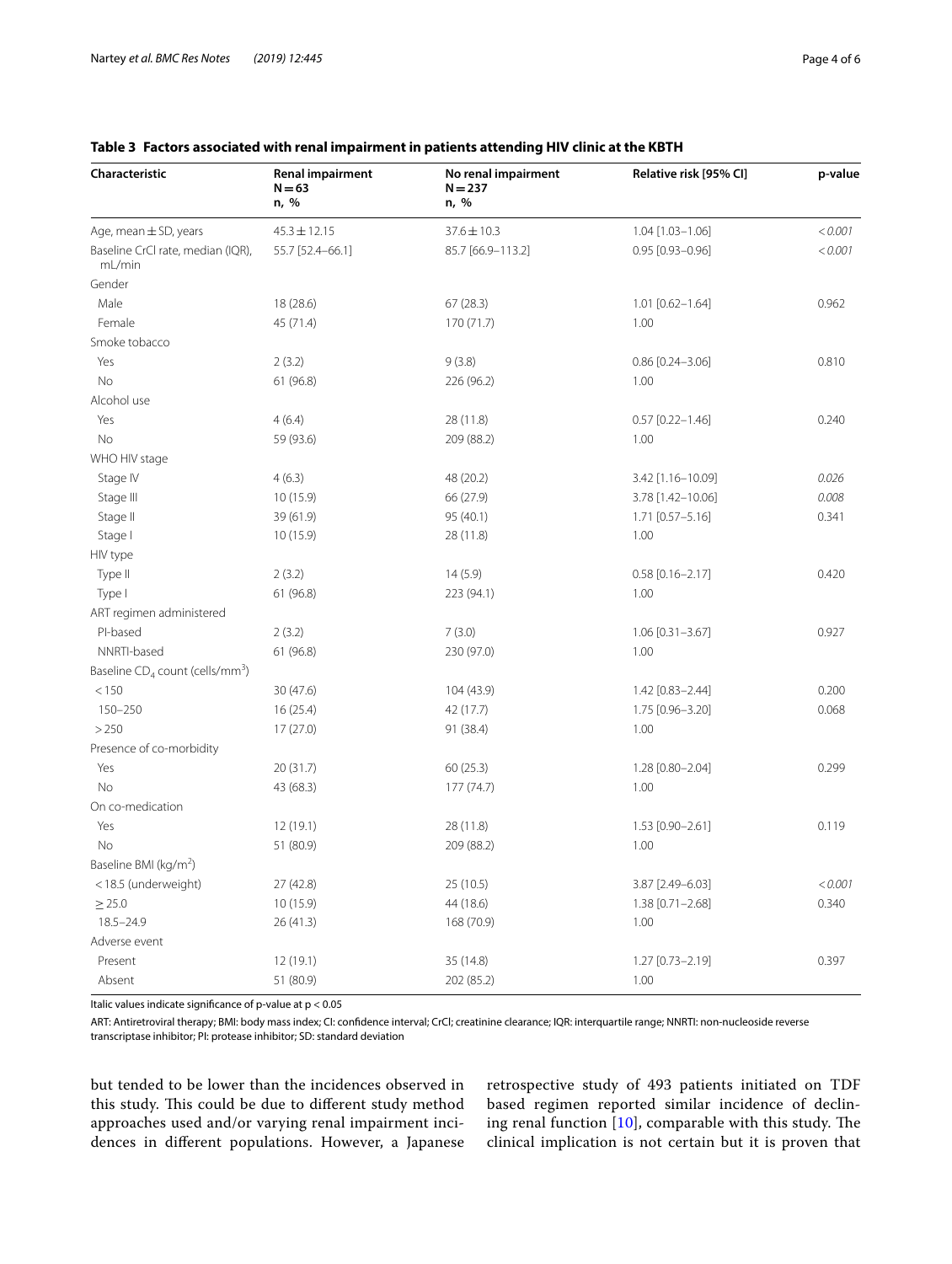patients on tenofovir based regimen tend to develop decreases in renal performance as compared to those on non-tenofovir based regimens [\[11](#page-5-8)]. Lower BMI of < 18.5 kg/m<sup>2</sup> (underweight) was evident in 17% of the participants at baseline and it was found to be associated with incident renal impairment which is similar to earlier reports  $[10, 12]$  $[10, 12]$  $[10, 12]$  $[10, 12]$ . Although findings from this study indicate no association between type of TDF regimen administered (TDF-based regimen with protease inhibitors lopinavir/ritonavir or TDF-based regimen with non-nucleoside inhibitors efavirenz or nevirapine) and renal impairment, other studies reported that the degree of renal function decline was more frequent and more serious in TDF-based regimen with protease inhibitors lopinavir/ritonavir than TDF-based regimen with non-nucleoside inhibitors (efavirenz or nevirapine)  $[13, 14]$  $[13, 14]$  $[13, 14]$  $[13, 14]$ . The number of patients on TDF-based protease inhibitor regimen in our study was however low and therefore could account for the lack of association between type of TDF-based regimen and renal impairment. Fifty-seven percent (57%) of participants were found to have WHO Stage III and IV disease and this was found to be associated with declining renal performance. Literature supports this fnding as worsening HIV disease results in various opportunistic infections that worsen kidney performance [\[15](#page-5-12)]. Older age was established to be associated with renal impairment in our study analysis and this is consistent with other studies which associated older age with low baseline CrCl [[12](#page-5-9), [13,](#page-5-10) [15\]](#page-5-12).

The study observed that patients classified at baseline as WHO stages 3 and 4 and those with lower BMI as specifed in the study report should have baseline renal assessment done before the initiation of TDF based therapy. TDF based regimen is the preferred antiretroviral therapy option for countries in sub-Saharan Africa and with the recent 90/90/90 target declaration by WHO, the question of whether long term usage will pose major problems for the more African HIV positive patients who are likely to be initiated on TDF in resource limited settings is paramount. The determination of about 20% renal impairment in this study gives an indication of possible problems in future, more so with the WHO recommendation of "Treat All" [[16,](#page-5-13) [17](#page-5-14)], irrespective of CD4 count and laboratory monitoring of baseline renal performance. This finding evidently calls for prudent monitoring of all patients on TDF based regimen with CrCl below the normal range of  $>80$  mL/min [[8,](#page-5-15) [18](#page-5-16)]. The incidence of renal impairment comes against a background of determined prevalence of 10% renal impairment in all medical admissions as reported in the Korle-Bu Teaching Hospital's 2012 Annual Report [[19\]](#page-5-17). In this context, the issue of long-term nephrotoxicity is important and much can be achieved in reducing this risk by health professionals observing operational norms as recommended by protocols and guidelines provided for use. On a large scale as pertains in the National HIV Programme, lack of adequate and skilled human resources, equipment and reagents for checking of creatinine clearance remains a hurdle to contend with. It is recommended therefore that simple and feasible renal screening tests like dipstick testing for urine protein be implemented [[20](#page-5-18)]. Patients with positive urine protein testing on dipstick can then be offered serum creatinine testing. This offers a cheaper and a quicker screening tool which can easily be deployed in all rural and deprived areas for initial screening to eliminate patients with the potential to develop renal discomfort when initiated on TDF based regimen. Measuring renal function carefully to assess possibility of renal disease before prescribing TDF based regimen for the higher risk patients as indicated by the fndings of this study should be a yardstick for initiating ART irrespective of the" treat all "policy since our primary concern is to protect patients from renal injury.

## **Conclusion**

The use of TDF based regimen as first line ART regimen in Ghana and most African countries is justifed by its benefcial attributes. However, the incidence of renal impairment of 1 in every 5 patients with 3% developing severe renal impairment on TDF-based ART as determined in this study supports the argument of requesting for laboratory support before initiating TDF despite our resource challenged circumstances. Additionally, all patients started with TDF based regimen in response to the Treat All or the 90/90/90 target by 2020 policy initiative by WHO should be monitored in time while on ART to prevent untoward efects.

## **Limitations**

- The unavailability of creatinine and urea recordings regularly is considered a limitation to this study. We had to use available recordings as and when available in the medical folders and the database.
- The sample size of 300 limited us in assessing the association between the various TDF-based regimen types and renal impairment and also conduct a multiple regression analysis of the factors associated with renal impairment. As such, the observed factors may not be independently associated with renal impairment since potential confounders/covariates were not controlled for statistically in the analysis.